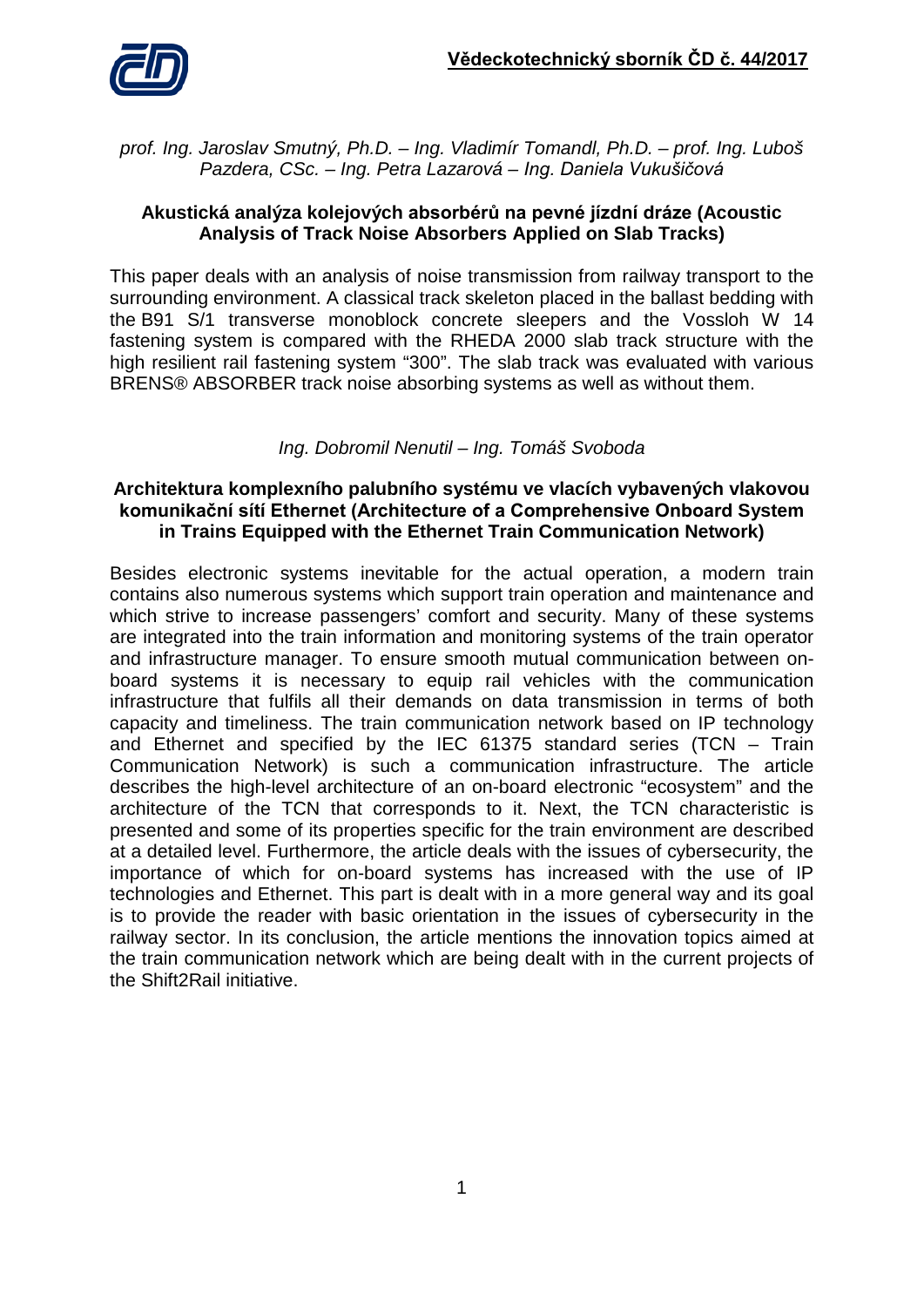

*PhDr. Matúš Šucha, PhD. – Ing. Ivo Hruban, Ph.D. – doc. Ing. Pavel Drdla, Ph.D. – doc. Ing. Josef Bulíček, Ph.D. – doc. PhDr. Zdeněk Vtípil, CSc.*

#### **Dopravně-psychologické posouzení psychické zátěže výpravčích a traťových dispečerů (Transport-psychological Assessment of Mental Strain of Line and Station Train Dispatchers)**

Results of the "Psychological Assessment of Mental Strain of Line and Station Train Dispatchers" elaborated for the Railway Infrastructure Administration (SŽDC) are summarised in the paper. The aim is to point out the diversity of work in these jobs (line and station train dispatchers). This diversity arises especially depending on the category of the particular interlocking system applied.

There are mentioned potentially risk aspects as well as potentially protective aspects of mental strain, which were considered as important in the railway stations included in this paper. The level of mental strain is generally evaluated (with some exceptions) as above-average or significant. It is necessary to create appropriate working conditions which do not increase the existing mental strain due to the perceived high responsibility associated with this work.

# *Ing. Jiří Pohl*

## **Elektrická vozba na železnici a obnovitelné zdroje energie (Electric Traction Vehicles and Renewable Energy Resources)**

Transport is a significant consumer of energy, especially of fossil fuels. In the decarbonisation process, mobility is an important tool of the development of rail transport in the field of electric vehicles. It is worth noting that modern electric traction vehicles with regenerative brakes use the principles of renewable resources for train transport. In the case of gradient braking, similar to hydroelectric power plants, they transform potential energy of the mass into electricity. When braking to stop, they convert, like wind turbines, kinetic energy of mass into electricity. An important secondary source of energy is given by its savings. These are obviously achieved on the railways both intramodally, especially when replacing diesel vehicles by electric vehicles, as well as extramodally, when transferring traffic from roads to railways.

## *Jan Eisenreich*

#### **Kolejový absorbér hluku s funkcí retence vody – Ostravská premiéra světové novinky (Track Noise Absorber with a Function of Water Retention – Ostrava Premiere of the World News**

Concerning urban lands, land transport infrastructure construction projects (roads, track systems and other hard-surface areas) represent a significant built-up surface, which determines, in many areas, the nature of the urban climate and therefore the quality of the environment as well. These transport infrastructures together with other urban constructions (buildings, halls etc.) are an important factor of microclimatic changes and arising of heat islands (so-called urban heat islands – UHI). Only the rail transport, i.e. railway or tram transport systems, can provide its built-up surface back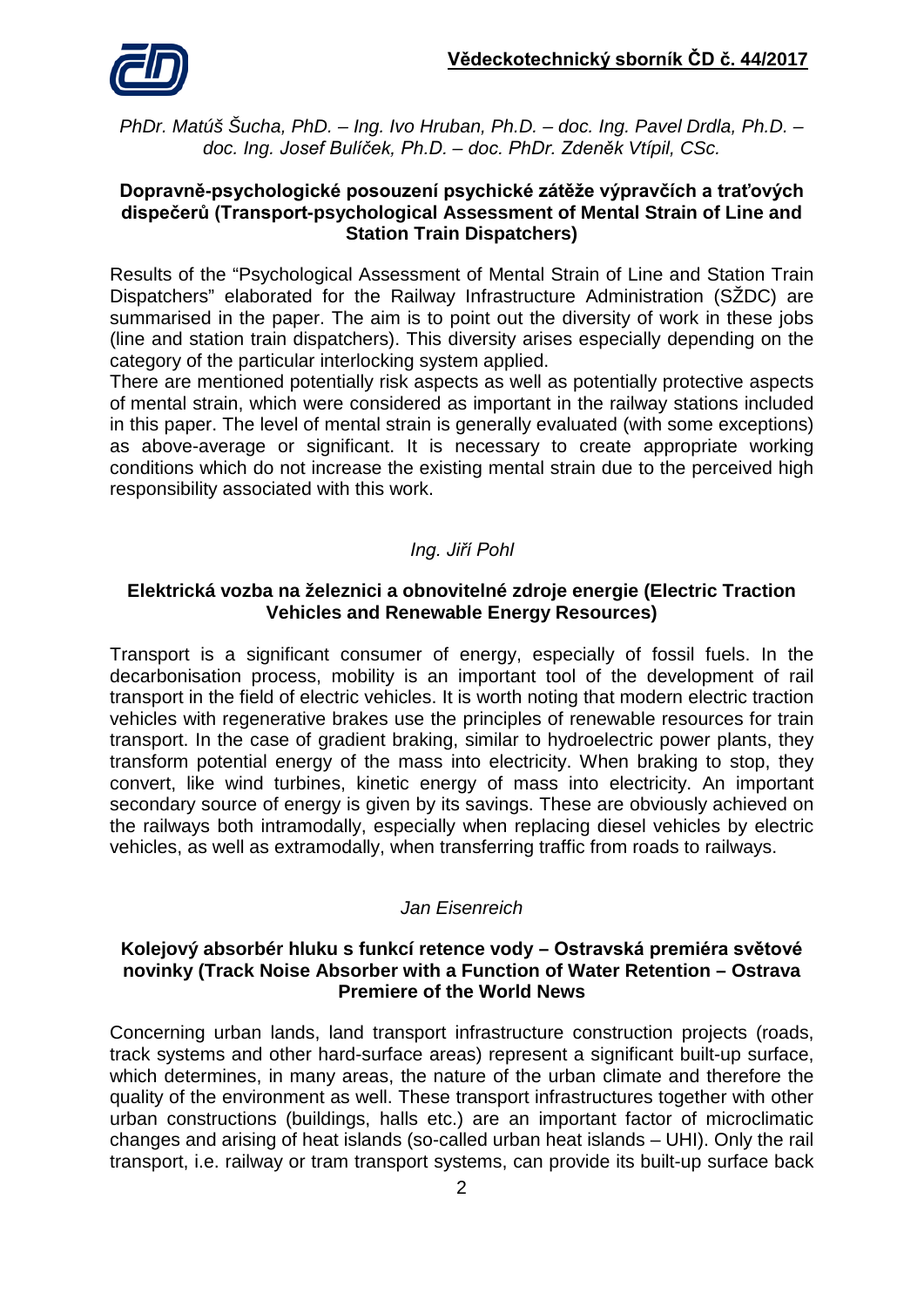

to the life cycle of Earth. By using a new technology of noise and vibration attenuation in the area of the railway construction with added value of rainwater retention and enabling its evaporation, with a possibility of vegetation growth, it is possible to achieve improvement of the environment and microclimate of the urbanised landscape. The article is focused on the implemented application of the BRENS STERED rail noise absorbers with water retention functions on the operated open railway superstructure of a tram line in Ostrava. The paper includes a description of the technical design, method of assembly and maintenance of the railway line and conclusions summarising acoustic efficiency through the measurements carried out. The conclusion of the article provides for technical designs of the projects under preparation for some cities in Europe and North America, as well as possibilities of applications on nation-wide and regional railways in the Czech Republic with tracks featuring a rigid carriageway or conventional ballast bedding.

## *doc. Dr. Ing. Roman Štěrba*

#### **Konkurenční pozice železniční osobní dopravy na přepravním trhu (Competitive Position of Railway Passenger Transport on the Transport Market)**

The article compares various parameters of key carriage services on main routes of both domestic and cross-border bus and train passenger transport between Prague as the capital city of the Czech Republic, regional capitals and capital cities of neighbouring states. In addition, it reviews the goals and tools of both the transport and energy policies and offers a view on improvement of the attractiveness and competitiveness of the environment-friendly railway transport on the passenger transport market.

### *Ing. Petr Nachtigall, Ph.D. – Ing. Erik Tischer*

### **Možnosti zavedení automatického provozu pražského metra B (Possibilities of Introduction of Automated Operation on the Prague Metro Line B)**

This article focuses on automated metro operation systems, their basic requirements and functions. There is also a definition of various degrees of automation and a description of differences in functions of individual types. This article gives also a basic overview of functions which are necessary for an automated metro operation system. In the second part, the article provides for an analysis of automated metro systems in the world. The last part deals with various types of interlocking systems for the automated metro operation system, including their basic functions.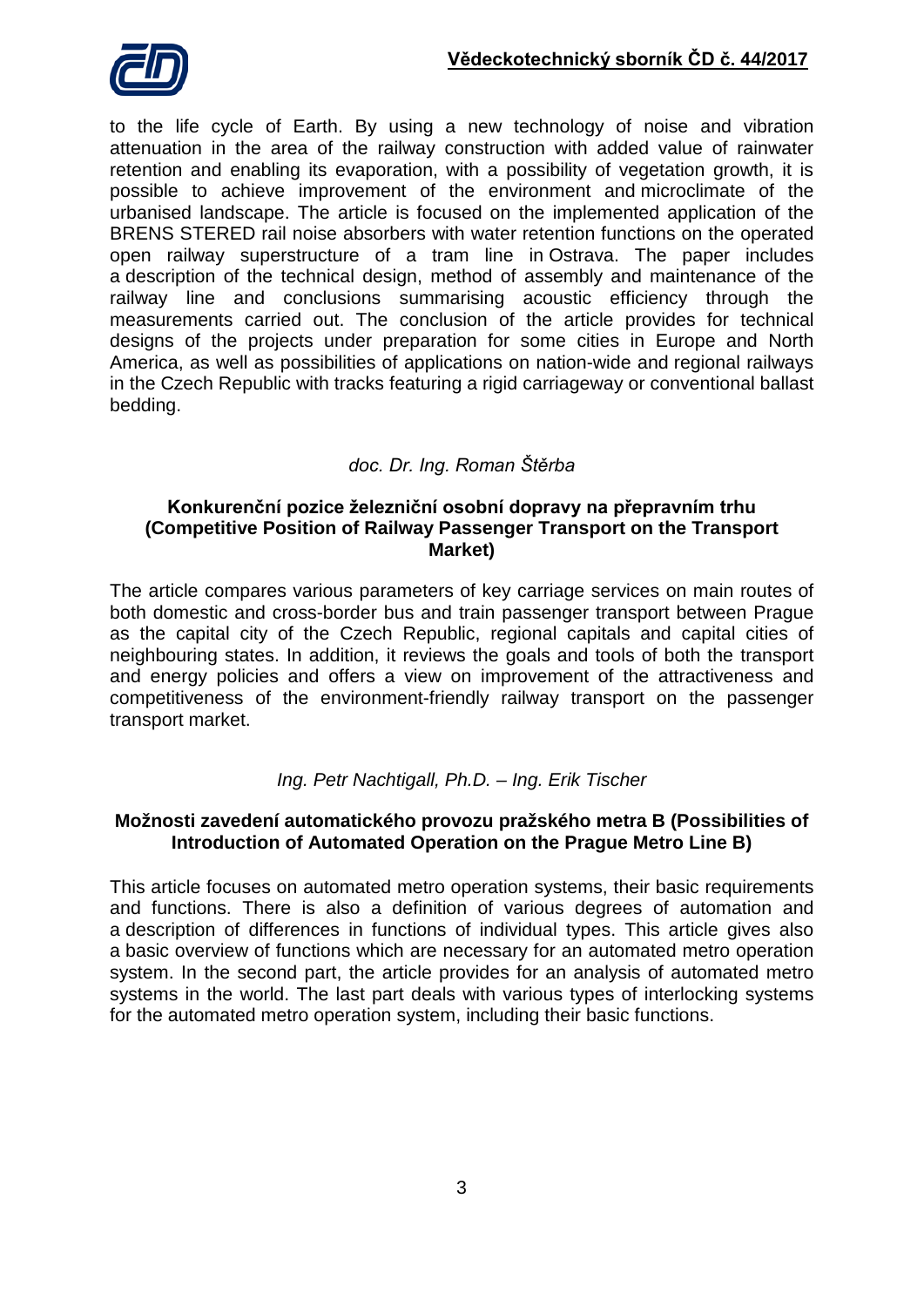

### *doc. Ing. Lukáš Týfa, Ph.D. – Ing. Pavel Purkart*

#### **Německý pohled na regionální a městské kolejové systémy jako inspirace pro českou regionální a příměstskou dopravu (A German View of Regional and Urban Rail Systems as an Inspiration for Czech Regional and Suburban Transport)**

The article presents interesting German solutions in regional, suburban and urban rail transport systems which may be very inspirational for future development in the Czech Republic. Firstly, the article focuses on light rail systems, especially on mixed operation and dual-system vehicles. It shows an example of a well-developed light rail system in the city of Karlsruhe and its neighbourhood. Secondly, the article deals with issues of the regional rail system in Bavaria and it describes an example of the Viechtach – Gotteszell regional railway line where regular operation has been resumed.

# *Ing. Miroslav Šídlo*

#### **Proces nezávislého posuzování technických změn na železničních subsystémech ve vztahu k procesu řízení rizik (Process of Independent Assessment of Technical Changes in Railway Subsystems in Relation to the Risk Management Process)**

The article explains, in a brief, simple and easily comprehensible way, basic procedures applied by the Safety Assessment Entity ("SPB") in its investigation whose aim is to decide, on the basis of available evidence, whether a system meets safety requirements imposed on railway equipment or not.

## *Ing. Petr Jindra, Ph.D.*

## **Projekt Inteligentní vůz v prostředí společnosti ČD Cargo, a.s. (Intelligent Wagon Project in Conditions of ČD Cargo, a.s.)**

The article summarises the first experience learnt from the pilot testing of technologies used by the project known as "Intelligent Wagon in Conditions of ČD Cargo, a.s.

### *Ing. Mgr. Robert Číhal, CSc.*

#### **Uplatnění metodik RailTopoModel a BIM při prostorovém popisu železniční sítě (Application of RailTopoModel and BIM Methodologies at Spatial Description of the Railway Network)**

The paper describes basic concepts and relationships of the issues referred to in the title and their development. Attention is also paid to comparisons of properties of relevant projects falling into the IS of the Railway Infrastructure Administration from the viewpoint of possibilities of their adapting to the use of the railML® format and accepting the outputs of projects processed with the use of the BIM technology.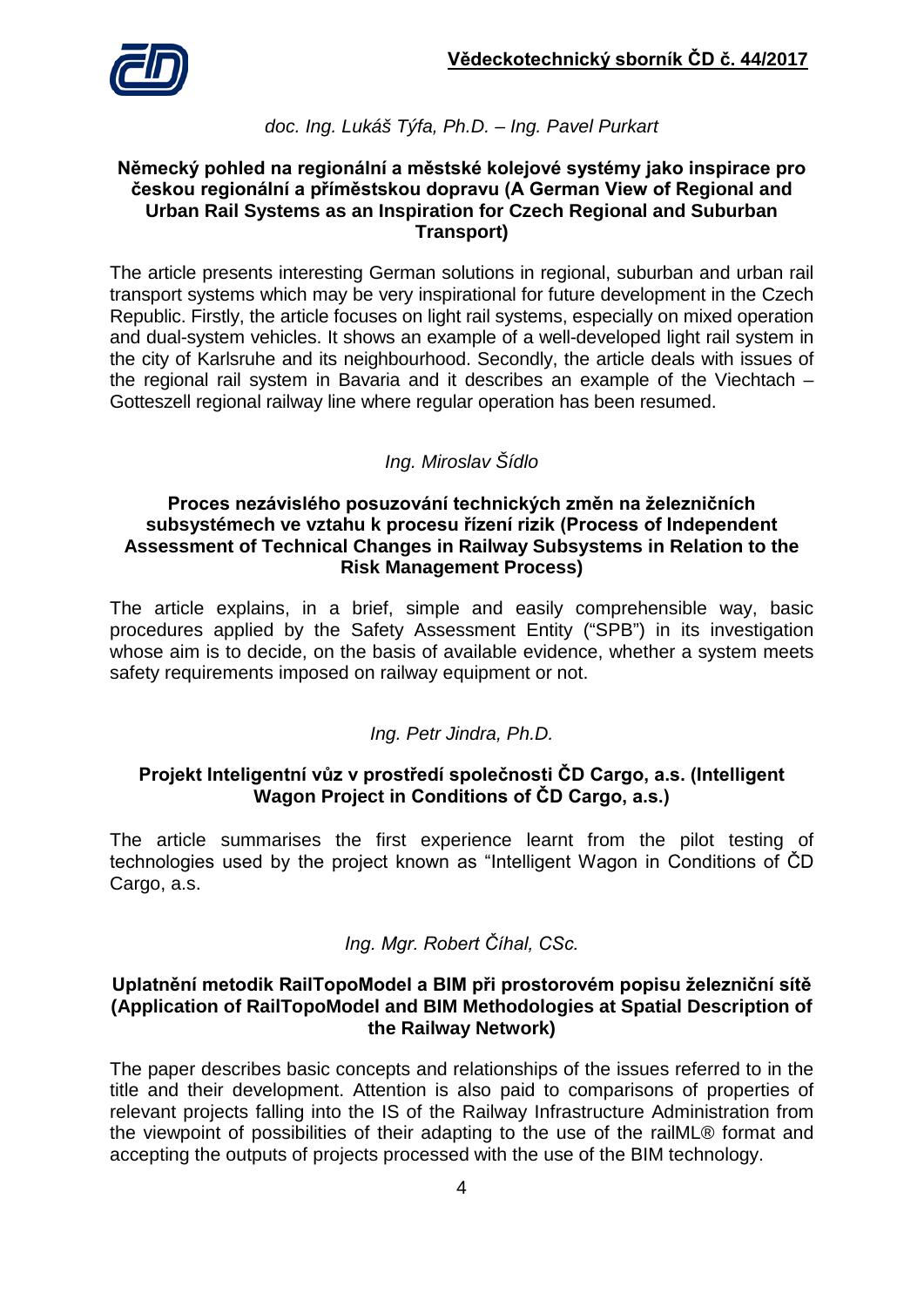

*Ing. Vladimír Tomandl, Ph.D. – Ing. Petr Felgr – doc. Mgr. Tomáš Apeltauer, Ph.D. – Ing. Josef Remeš – Ing. Petr Beneš, CSc.*

#### **Výstavba a rekonstrukce výpravních budov s ohledem na interoperabilitu a bezpečnost (Construction and Renovation of Station Buildings with Regard to Interoperability and Safety)**

The paper reviews main technical requirements imposed on renovations or on newly constructed station buildings, especially the requirements concerning interoperability and safety in the context of protection of soft targets. The design proposed should also take into account practical experience and needs of passengers, including people with reduced mobility. The article mentions also various benefits of the Building Information Modelling process known as BIM.

## *prof. JUDr. Karel Marek, CSc.*

## **Zadávání veřejných zakázek (Awarding of Public Contracts)**

Awarding of public contracts enables suppliers to implement large-scale deliveries. Public contracts account for spending a large part of socially available resources. Public contracts contribute to the arising of relatively stable business relationships with secured financing, and the risk of not obtaining the consideration agreed upon is minimised for contractors who are awarded public contracts. New EU directives and related domestic legal regulations are also intended to contribute to the assurance of transparency and non-discrimination approach in the public procurement process.

## *Ing. David Vodák*

### **Zhodnocení variant úprav traťového úseku Veselí nad Lužnicí – Jindřichův Hradec (Evaluation of Variants for Improvement of the Veselí nad Lužnicí - Jindřichův Hradec Railway Line)**

The subject matter of the article is to summarise the most interesting conclusions of the diploma thesis "Evaluation of Variants for Improvement of the Veselí nad Lužnicí - Jindřichův Hradec Railway Line". This thesis tried to find the best possible way of improvement of the railway line section between Veselí nad Lužnicí and Jindřichův Hradec. Two basic variants of upgrade works with appropriate operational concepts were suggested on the basis of the analytical introduction. Particular proposals for upgrade works on the infrastructure were drawn up with regard to them. The proposed operational concepts were applied to the upgraded infrastructure in the conclusion of the dissertation.